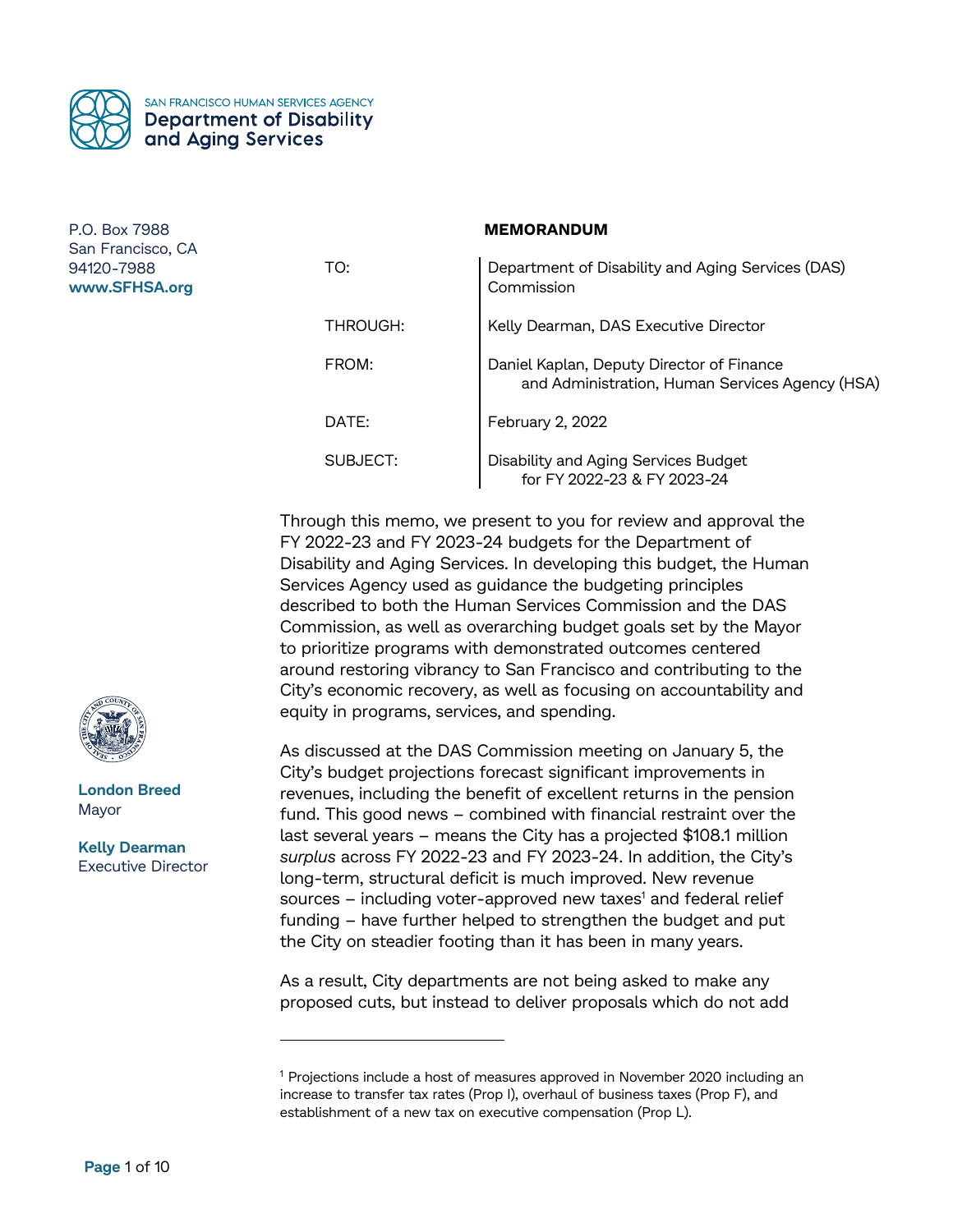

any new General Fund costs. HSA, working with the Mayor's Office, will aim to reprioritize existing funding and leverage new revenues toward programming and services that deliver results and meet the top priorities of the City, including historic investments in homelessness, mental health and anti-poverty initiatives.

Furthermore, the budget proposal aims to maintain critical client aid and services, prioritizes core functions, and seeks to minimize service impacts, as the City continues to emerge from the Covid-19 pandemic.

# **DAS Budget for FY 2022-23 and FY 2023-24**

The Department's proposed \$452 million budget for FY 2022-23 is \$3.2 million, or 0.7%, less than the original FY 2021-22 budget of \$455.2 million. The department's revenues of \$296 million in FY 2022- 23 are \$25.5 million, or 9%, higher than FY 2021-22 revenues of \$270.5 million. The budget reflects increased costs related to: a) the In-Home Supportive Services (IHSS) Maintenance of Effort, b) growth in the Dignity Fund as stipulated in the legislation, c) mandated increases to salaries and fringe benefits in line with existing MOUs or, where MOUs are open, projected inflation, and d) several large initiatives related to APS and IHSS, described in further detail below. These increases are offset by reductions in other areas, including one-time Board of Supervisors' addback funding, and the Covid-19 feeding budget, which was included in the DAS budget in FY 2021-22. The City's feeding response budget for FY 2022-23 has not been finalized as of yet.

The budget for FY 2023-24 is similar to FY 2022-23 except for increases in the same three DAS budget items as previously described: the IHSS MOE, possible Dignity Fund growth, and salaries and fringe.

The documents that follow this memo provide additional information about proposed position substitutions, program budget specifics, and other details in the DAS budget.

### **Major Budget Proposals and Enhancements**

### **IHSS Maintenance of Effort**

HSA projects an increase in costs to its In-Home Supportive Services (IHSS) Maintenance of Effort (MOE) of: \$14.2 million in FY 2022-23,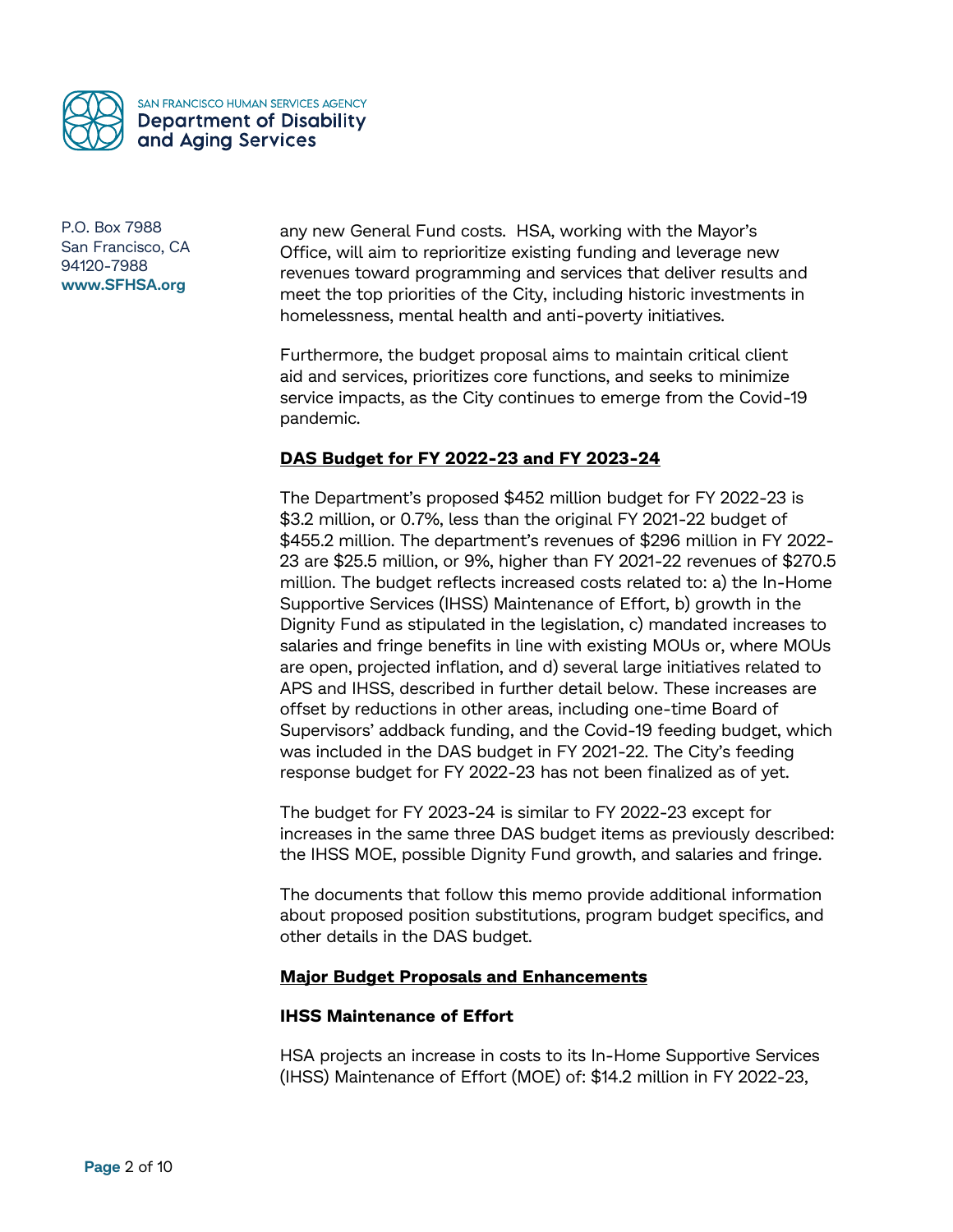

and an additional \$10.8 million in FY 2023-24, for a cumulative increase of \$25 million, relative to the projected FY 2021-22 MOE.

The cost growth is attributable to: a) required 4% inflation on the MOE; b) wage increases for IHSS providers; and c) increases in the hourly rate paid for contract-mode services in line with projected inflation. Legislative changes around the MOE enacted in the current year, while favorable to the City in the long run, result in cost increases until FY 2024-25 compared to prior projections. Those changes eliminated some previously-scheduled modifications, which would have made counties responsible for a relatively larger share of all locally-initiated provider wage increases going forward. Instead, the State will continue to share in more of these costs, up to a 10% increase across three years. San Francisco will exceed its current 10% wage increase in FY 2022-23, but have the opportunity for the State to share in a new round of increases beginning in FY 2024-25.

# **Dignity Fund**

In keeping with Proposition I (2016), the FY 2022-23 budget will include an additional \$3 million in new Dignity Fund appropriation, with the FY 2023-24 budget including a further \$3 million in new funding, or \$6 million cumulative, above FY 2021-22, for program enhancements. DAS, in accordance with the schedule described in the Dignity Fund legislation, is currently engaged on its second Community Needs Assessment (CNA). This detailed, interactive evaluation of the ever-changing landscape for DAS community programs will then inform the second Services and Allocation Plan (SAP), which will be developed in FY 2022-23 and guide the deployment of growth funding over the following four-year period.

Pursuant to the Dignity Fund's existing SAP, new funding in FY 2022- 23 is not designated for specific program/service areas. Distribution of these funds will be focused on areas with high demand, early insights from the CNA work currently underway, and efforts to support DAS' network of community-based organizations in their reopening and post-pandemic operations. The new funding allocation for FY 2023-24 will be guided by the new SAP, which, as mentioned, will be developed next fiscal year. The current SAP structure describes a four-year cycle, with each year focused on specific program/service areas. Assuming the new SAP adheres to the same funding structure as the current, funds in FY 2023-24 would focus on the Case Management & Care Navigation and Community Connection & Engagement service areas.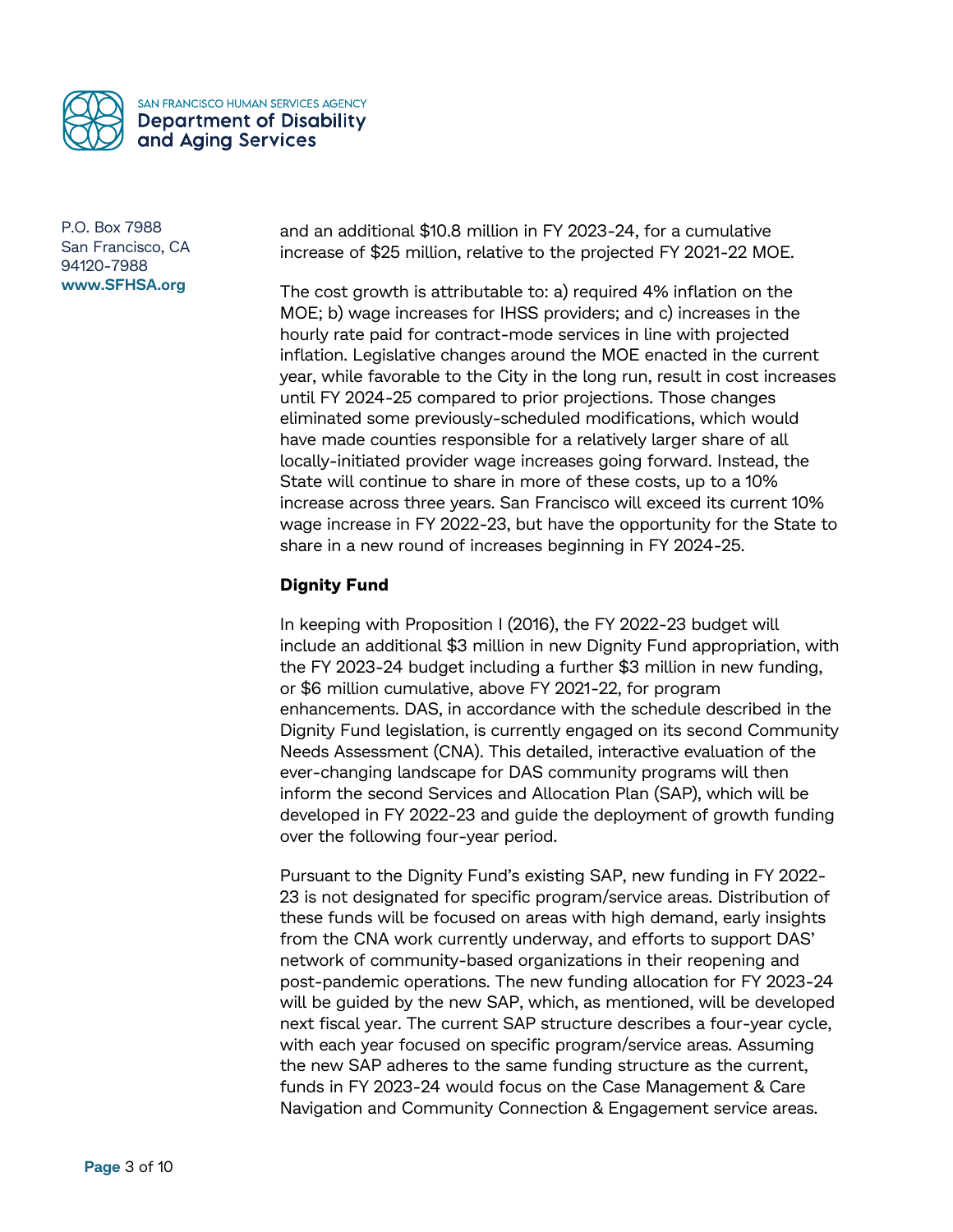

These program groups include community centers located Citywide, which provide opportunities for socialization, education, and meaningful participation in the community. Case Management & Care Navigation programs facilitate service connections and support individuals with complex needs to navigate available resources and promote stability.

## **New Initiatives**

HSA is currently in the process of requesting supplemental appropriation and position authority for FY 2021-22 pursuant to historic investments by the State in housing-related programs to assist both homeless and housing-vulnerable populations. The new State funding was formalized too late to be included in HSA's budget proposal for the current year, and so the department is returning to the Mayor's Office and Board of Supervisors seeking additional, partial-year spending authority in order to proceed with implementing these revenue-backed expansions immediately. Several of the programs in HSA's supplemental request are part of the DAS budget and as such, the department will annualize these partial-year infusions in its FY 2022-23 and FY 2023-24 budget proposal.

# **Adult Protective Services (APS)**

### *Statewide APS Expansion*

On January 1, 2022 the State enacted new legislation expanding APS eligibility to older adults aged 60-64 and individuals experiencing homelessness, as well as requesting that APS programs provide longer-term case management for complex cases. The APS division currently receives approximately 7,000 reports of abuse and neglect annually, and anticipates receiving 1,200 additional reports per year due to the new mandates.

The agency's supplemental request included 16 new positions to support the projected case growth, which will enable the division to maintain current staff-to-case ratios. The new personnel include 13 client-facing protective services workers and technicians, as well as two administrative/clerical positions, and one manager. The annualized cost of these positions in FY 2022-23 is \$2.8 million, and is entirely backed by continued Federal and new ongoing State revenue. The division is also requesting an additional \$41,000 per year – a 17% increase – to augment its budget for purchases of goods and services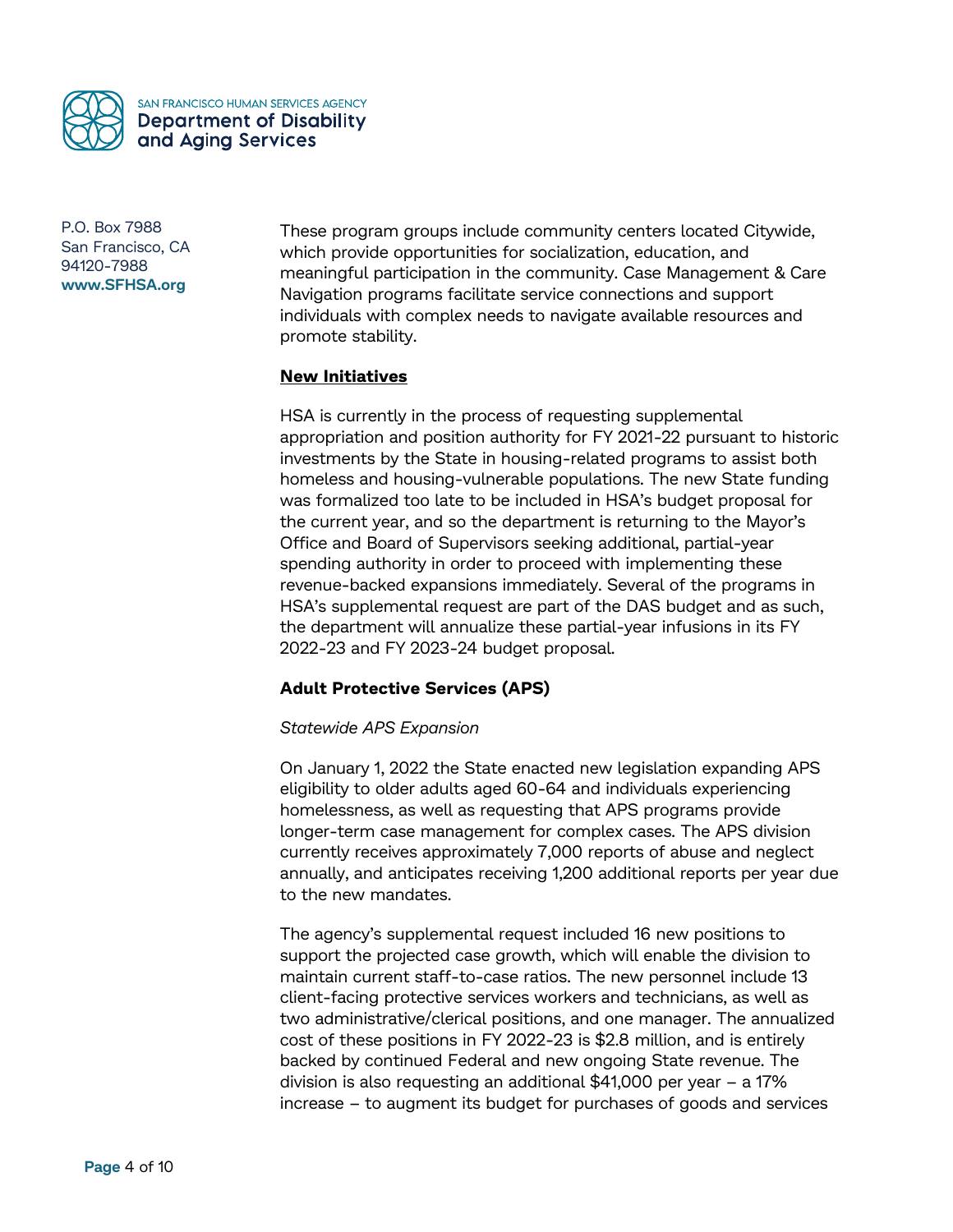

to support clients with emergency needs such as food and shelter, payment of rental arrears, provision of heavy cleaning, pest abatement and other crisis interventions. Like the positions, this increase is also completely financed through the new State funding, of which San Francisco received \$2.4 million in the current year, out of a total \$70 million in ongoing funds allocated to counties to comply with statewide expansion of the APS program; the same amount is already included in the governor's budget for FY 2022-23.

### *Continue/Expand Home Safe Pilot Program*

Additional appropriation was also sought through the supplemental request to support the continuation and augmentation of the APS Home Safe program, a two-year pilot launched in FY 2019-20 to provide specialized and highly-intensive case management and other stabilizing services to APS clients at imminent risk of homelessness. Over its duration, Home Safe enabled 70 individuals at risk of losing their housing in San Francisco to remain safely and stably housed.

Home Safe has been extended through FY 2023-24, with San Francisco having already received one allocation of \$3.4 million in FY 2021-22, and a similar allocation anticipated in FY 2022-23 based on the recently-released State budget for next fiscal year; all funds are available for expenditure through the end of FY 2023-24. In addition to augmented State financing, the program has been expanded to:

- include APS clients actively experiencing homelessness;
- allows dollars to be used for longer-term care strategies including assisted living placement;
- eliminate the requirement of county matching funds.

APS will utilize the new funding to build out its Home Safe program by: a) augmenting an existing contract with Institute on Aging, including increasing the amount of funds in the contract dedicated to assisted-living placements, b) establishing new community-based partnerships for provision of intensive case management, c) increasing capacity for emergency bed placements through a community-based provider, and d) retaining a small portion of the funding for emergency interventions provided directly through APS staff.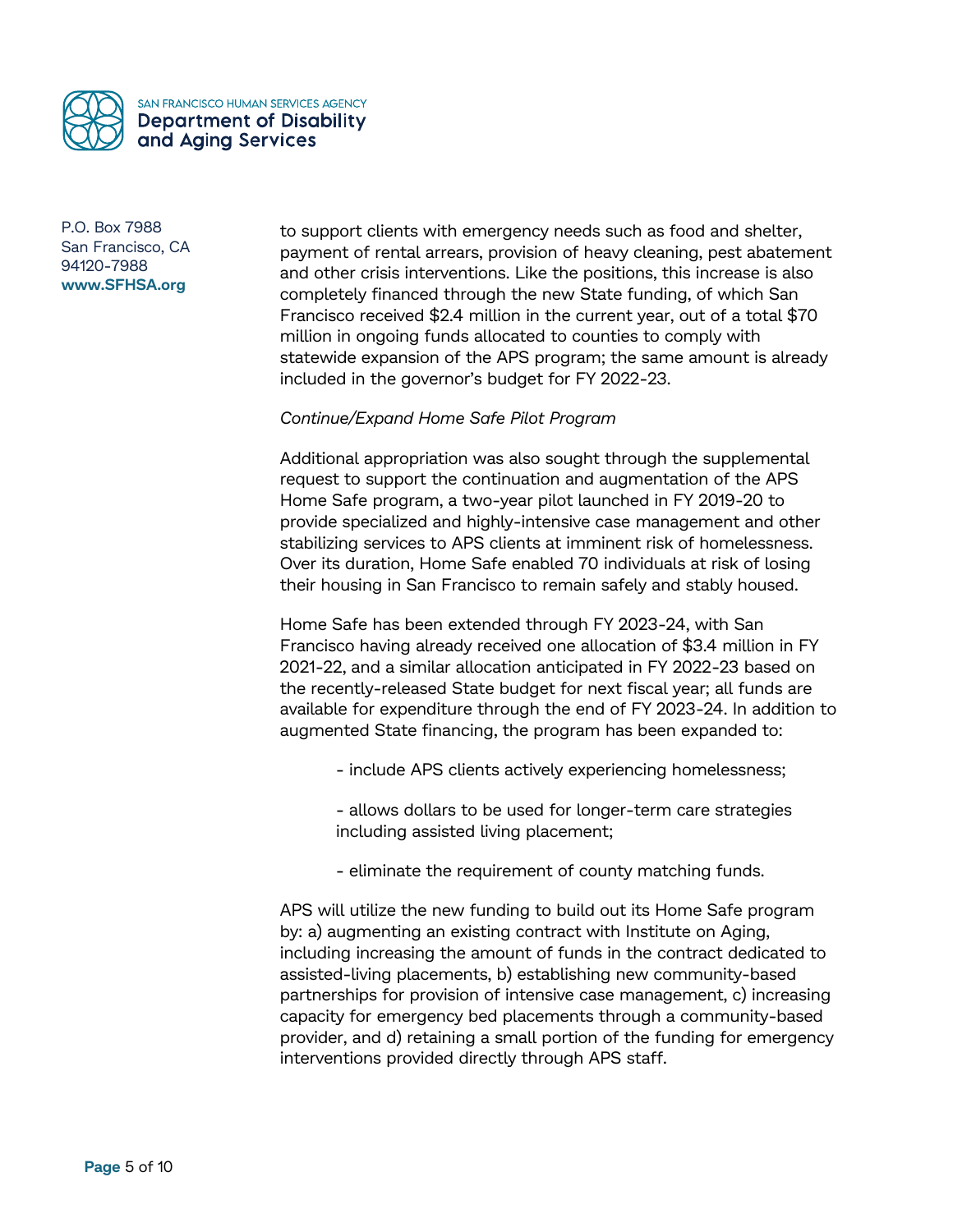

As with the previous APS item, added expenditures related to extending and expanding the Home Safe program in San Francisco are entirely covered by new State revenues of \$3.4 million in the current year, then another \$3.4 million in FY 2022-23, with both amounts being available to the City through the end of FY 2023-24.

## **In-Home Supportive Services (IHSS)**

#### *IHSS in Permanent Supportive Housing*

Funded in the current year with agencywide savings, and with temporary position authority already granted by the Mayor's Office, the IHSS division is establishing a pilot team of six social workers and one social work supervisor to engage directly with individuals in the City's permanent supportive housing (PSH) and shelter systems. As demonstrated over the past two years at the City's shelter-in-place (SIP) hotels in close collaboration with the department of Homelessness and Supportive Housing (HSH), IHSS services have often proven critical in promoting the housing stability and overall well-being of homeless and formerly-homeless individuals.

In order to connect more of these individuals to IHSS, this specialized social worker team will have members assigned to specific PSH and shelter sites, and will carry roughly 168 cases instead of the targeted standard 240 cases. Many in the target population have highlycomplex psychiatric and medical conditions, struggle with unit habitability and personal care needs, and hence require a greater amount of support from IHSS staff. Connecting eligible individuals to IHSS services has considerable benefits to both clients and the City, as 100% of the marginal IHSS service costs are covered by the State through Medi-Cal once a client is enrolled. Through continued coordination with HSH, it is estimated that approximately 1,000 people might be connected to IHSS services over the next two years, which could result in more than \$24 million in IHSS services for vulnerable residents in PSH or shelter at no additional cost to the City. $^2$ 

This year's DAS proposal, therefore, seeks to make these temporary positions permanent in the budget; the cost of the seven new positions

-

 $^2$  Under the IHSS Maintenance of Effort, increases in services costs due to increases in IHSS cases or hours do not come with an additional county share. They also do not impact the calculation of costs for future MOE increases, since those are based on hours from F Y19-20.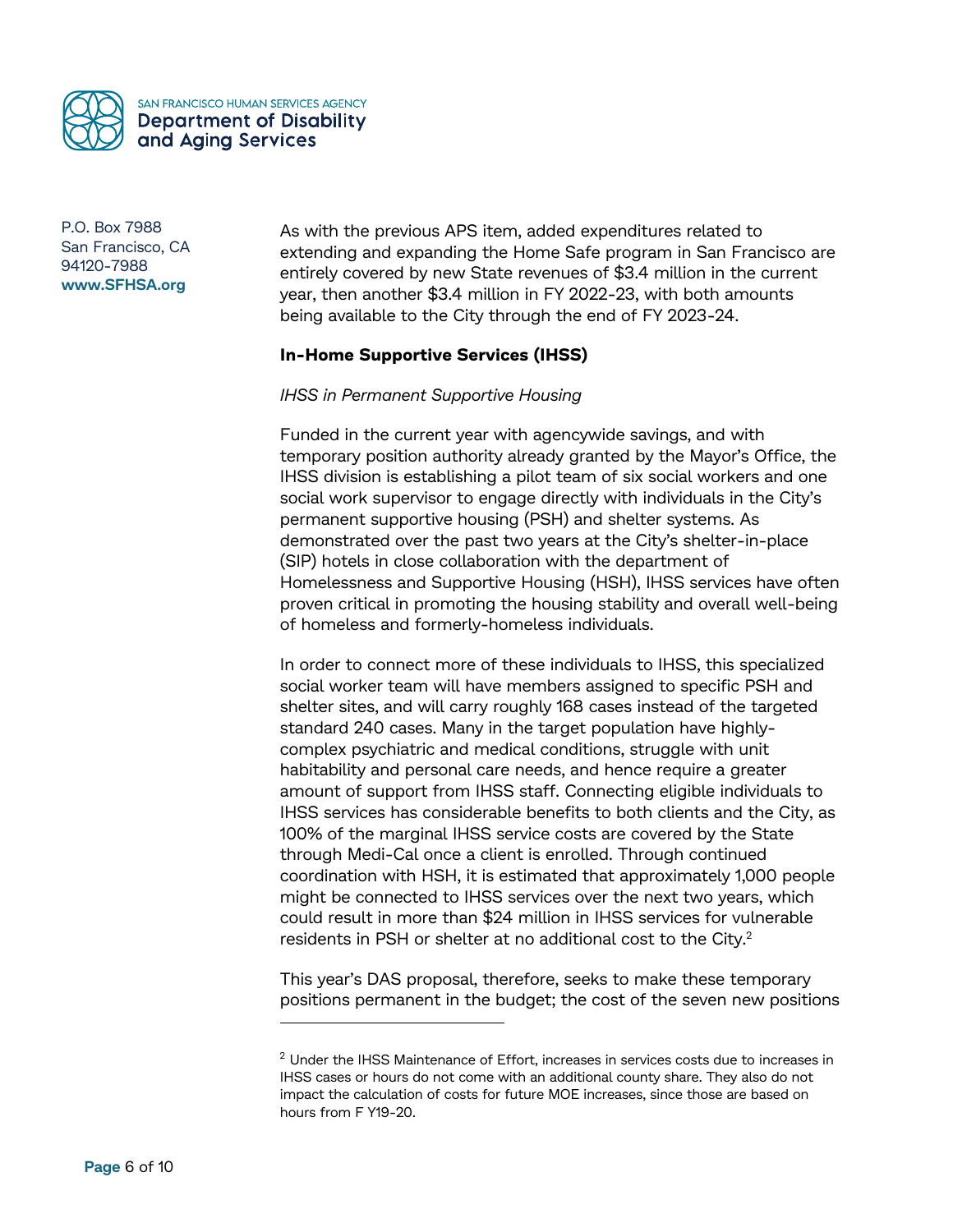

in FY 2022-23 is \$872,000, of which \$295,230 is the local share, while in FY 2023-24 the cost is \$1.1 million, of which \$378,985 is the local share.

|   | <b>FTE Class Title</b> |                                                 |                | 22-23 cost 22-23 local cost Annual cost Annual local cost |         |     |         |
|---|------------------------|-------------------------------------------------|----------------|-----------------------------------------------------------|---------|-----|---------|
| 6 |                        | 2916   Social Work Specialist   \$ 742,766   \$ |                | $234.899$   \$ 953.487   \$                               |         |     | 301.539 |
|   |                        | 2914   Social Work Supervisor   \$ 129,244   \$ |                | $60.331$   \$                                             | 165.910 | . ድ | 77.447  |
|   |                        |                                                 | $$872.010$ $$$ | $295,230$   \$1,119,396   \$                              |         |     | 378,985 |

*New Staffing to Address Caseload Growth*

After years with a relatively flat caseload, the IHSS program has seen growth of just under 8% over the past two years, with the total number of cases increasing from roughly 22,500 recipients in FY 2019- 20 to over 24,500 in the current year. Approximately 65% of this increase is a result of audit findings and updated State direction to counties. The State has directed DAS that IHSS programs must keep eligible clients enrolled in the program with up-to-date assessments whether or not clients are actively working with a provider and receiving services – as opposed to disenrolling clients who are not actively utilizing the IHSS services for which they are eligible.

Going forward, the State projects slow, but steady growth in IHSS, anticipating a 2.7% rise in caseload across California in FY22-23. The State's 2.7% projected growth would increase the San Francisco IHSS caseload by 570 recipients by the end of FY 2022-23. In addition to this future growth in general cases, in May 2022, undocumented individuals 50 years of age and older will become eligible for full scope Medi-Cal; this policy change is projected to result in an additional 122 new IHSS cases, based on State estimates. Lastly, the State is phasing out asset tests on Medi-Cal, and San Francisco anticipates approximately 150 new IHSS cases as a result of this policy change. This brings the combined estimate for future IHSS case growth – based on State estimates – to 842 new cases in FY 2022-23.

In order to successfully address the current caseload, as well as better position the division to be able to handle future growth, the DAS budget proposal includes a request for 21 new social worker positions in FY 2022-23 at a total cost of \$2.4 million, \$1.1 million of which is the local share; the cost in FY 2023-24 is estimated to be \$3.2 million, of which \$1.4 million will be the local share. Of the 21, this includes five new positions in the 2916 classification to expand on the pilot efforts in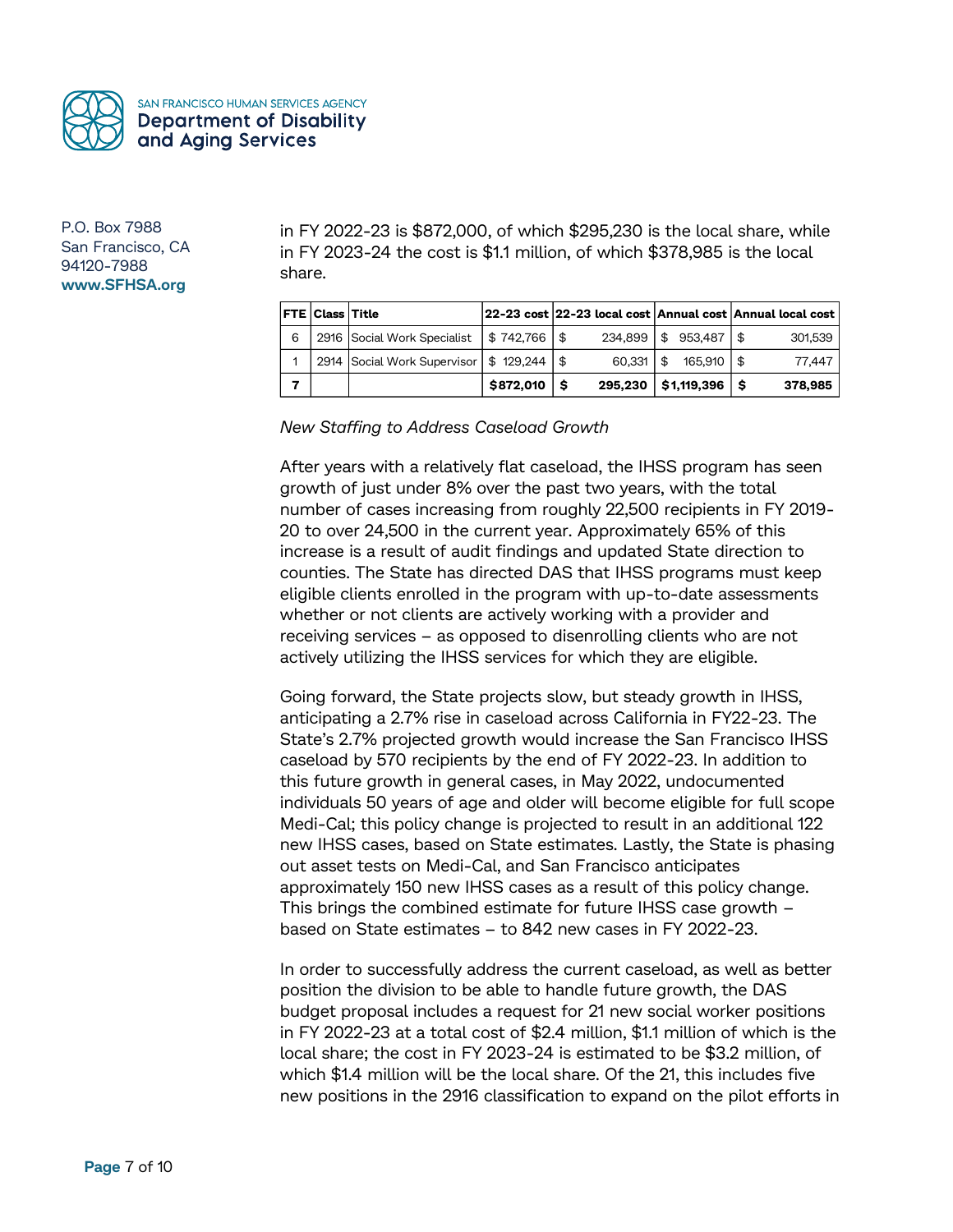

PSH, as well as adequately serve the current PSH and shelter caseload with its more intensive needs. DAS also proposes to add three supervisors, one manager, and one principal clerk to support the new staff and maintain appropriate span of control.

| <b>FTE</b> | <b>Class Title</b> |                             | 22-23 cost |     | 22-23 local cost |     | Annual cost |               | <b>Annual local cost</b> |     |
|------------|--------------------|-----------------------------|------------|-----|------------------|-----|-------------|---------------|--------------------------|-----|
| 16         |                    | 2918 HSA Social Worker      | \$         | 1.8 | \$               | 0.9 | \$          | $2.4^{\circ}$ | \$                       | 1.1 |
| 5          |                    | 2916 Social Work Specialist | \$         | 0.6 | \$               | 0.2 | \$          | 0.8           | \$                       | 0.3 |
| 3          |                    | 2914 Social Work Supervisor | l \$       | 0.4 | \$               | 0.1 | \$          | 0.5           | \$                       | 0.3 |
|            | 923                | Manager II                  | \$         | 0.2 | \$               | 0.1 | \$          | 0.2           | \$                       | 0.1 |
|            |                    | 1408 Principal Clerk        | \$         | 0.1 | \$               | 0.1 | \$          | 0.1           | \$                       | 0.1 |
| 26         |                    | (cost in \$ millions)       | \$         | 3.1 | S                | 1.4 | s           | 4.0           | s                        | 1.9 |

Staffing levels in IHSS – as with many social services programs – are predicated on maintaining effective staff-to-case ratios, metrics often developed over years of organizational experience. In the realm of IHSS services, the desired caseload is 240 cases per social worker (SW) in the 2918 classification – these SWs handle mostly the City's general caseload – and 168 cases per SW in the 2916 classification, which is distinguished by its focus on clients with complex mental, behavioral and/or medical issues. The new positions requested here will allow the IHSS division to maintain these ratios while providing timely service to recipients.

Increased staffing in IHSS is urgently needed in order to effectively operate the program; recent caseload growth necessitates analogous growth in the division's headcount. Failure to adequately staff the IHSS division at this juncture impedes its ability not only to service the general caseload in a timely manner as mandated by the State, but also risks contributing to unnecessary hospitalizations – those which might've been avoided through the stabilizing effects of IHSS – as well as failing to assist its City partners, HSH and DPH, in supporting greater housing stability for clients both in, and transitioning through, shelter and PSH settings.

### **Office of Community Partnerships**

### *DAS Nutrition*

The Great Plates Delivered (GPD) program was a State-Federal pandemic relief effort launched toward the end of the FY 2019-20, which concluded in July 2021. This program provided eligible older and disabled adults with three restaurant meals per day delivered to the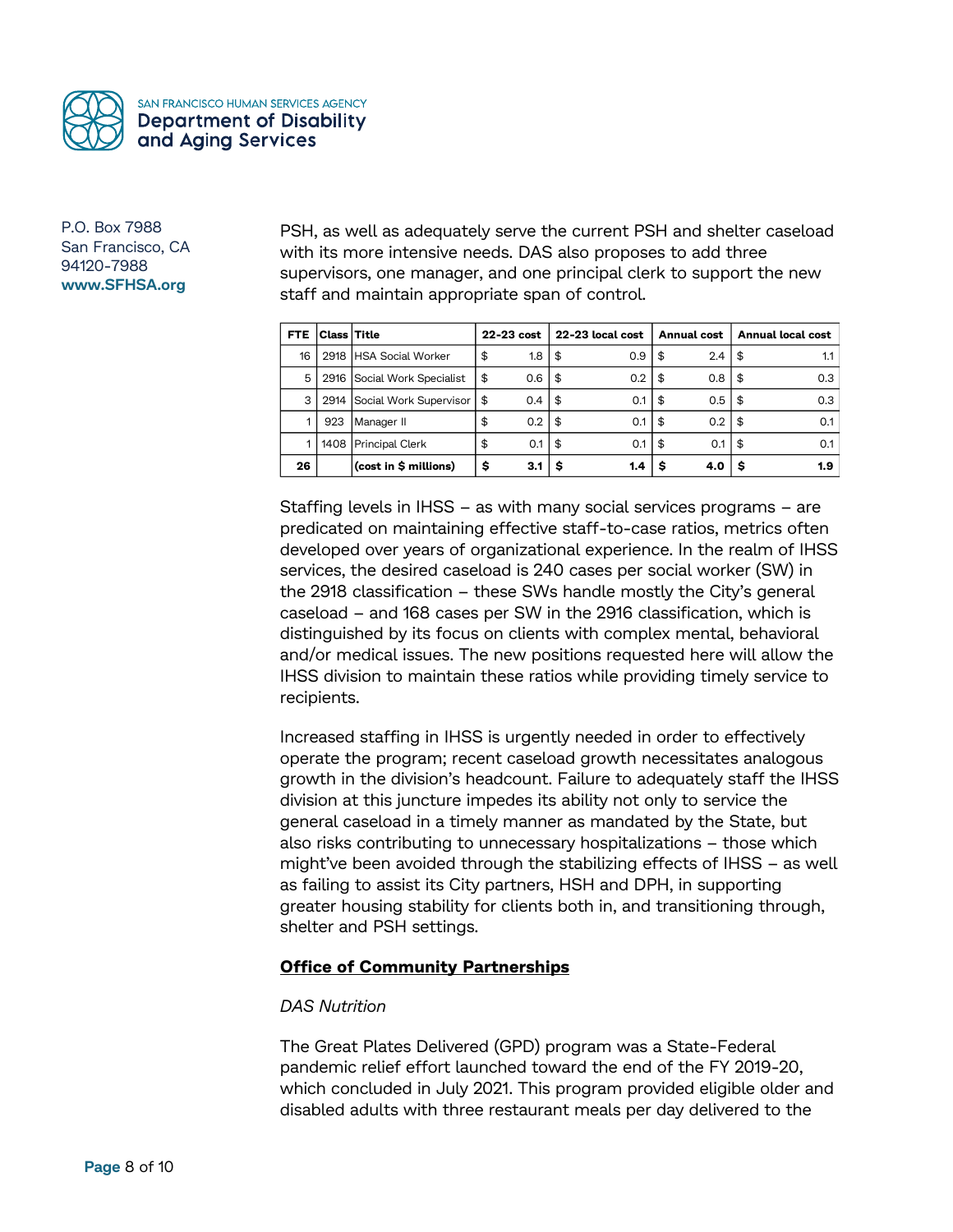

recipient's place of residence. In addition to food support, GPD also bolstered the City's restaurant sector, which struggled with disruptions brought about by the pandemic. This popular program served almost three million meals to over 4,000 total clients during its existence. A little more than 700 Great Plates clients have subsequently transitioned to DAS nutrition services, mainly home-delivered meals programming. The budget proposal for FY 2022-23 and FY 2023-24, therefore, includes an additional \$2 million in appropriation, which is the estimated ongoing cost of the 700 new clients now connected to the DAS nutrition network of service providers; this cost is entirely supported through local funds.

## **Other Position Changes**

DAS proposes the following positions changes in the FY 2022-23 and FY 2023-24 budgets:

- 6 position substitutions to align positions with current department uses, as well as to increase operational efficiency and effectiveness of client services.
- Reassign 42 positions in order to accurately reflect in which division work is performed. While these shifts typically represent DAS staff moving internally (five follow this pattern this year), from one unit to another, this year's reassignments include moving 36 eligibility staff previously budgeted in the department of Benefits and Family Support (BFS) to DAS's Benefits and Resources Hub, with one position is also being reassigned from the Family and Children's Services division (in BFS) to the Office of the Public Conservator. These actions are cost neutral within HSA.
- One new program support analyst position will be added in the Office of Community Partnerships; it will be funded through increased, ongoing grant funding from the State to support administrative infrastructure for Area Agencies on Aging, of which DAS is one of 33 in the State.